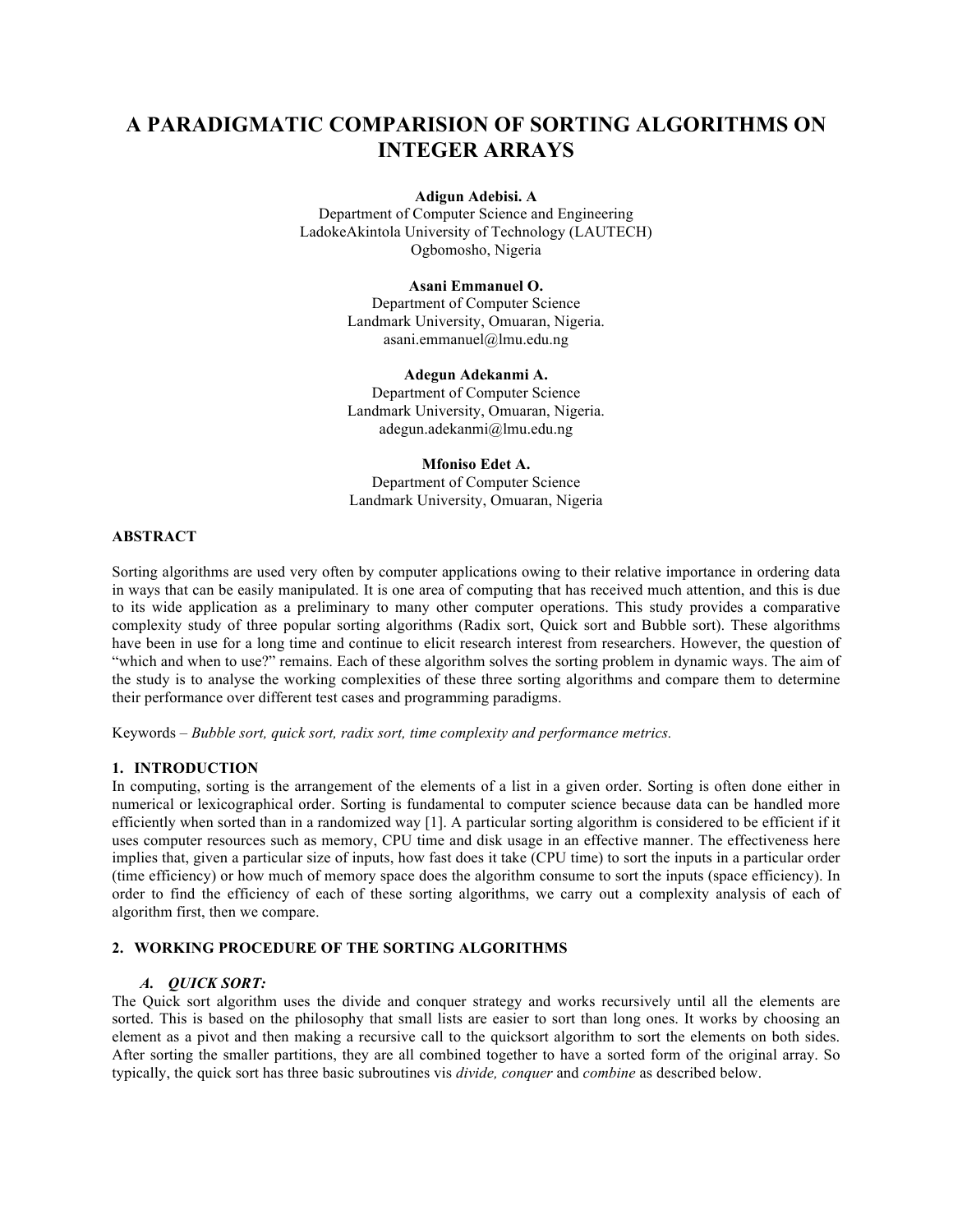- a. Divide: Given an array A  $[p...s]$  such that  $p \le s-1$ , the *divide* subroutine re-arranges the array into two non-empty sub arrays  $A[p...q]$  and  $A[q+1...s]$  such that each element of sub array  $A[p...q]$  is less than or equal to each element of sub array  $A[q+1...r]$ . The index of q is outputted as part of this partitioning procedure.
- b. Conquer: The 2 sub arrays  $A[p...q]$  and  $A[q+1...r]$  are further partitioned by recursive calls till the resulting sub-arrays become too small to sort by comparison.
- c. Combine: Since the sub arrays are sorted in place, we then combine them (the sorted sub-arrays to produce the sorted elements of array A[p…s].

For instance: Consider a list of 11 values: 2 6 11 5 8 4 9 3 10 1 7 Fig 1 illustrates the quicksort process

If 7 is chosen as the pivot element, then all values less than 7 will be taken to the left of 7 and all values greater than 7 will be taken to the right of 7. This recursive process continues until a sorted list is achieved for the minutest division. Finally the algorithm combines.



Fig 1: *Quick sort process*

Algorithm: Given an array A of [1-N] elements[2]

The implementation is below [2]

QUICK (A,p,r)

- 1. If p>=r then return
- **// q is the pivot**
- 2.  $q = PARTITION(A, p, r)$
- **// after 'partition'**
- **// A[left..q-1] ≤ A[ q] ≤ A[q+1..right]**
- 3.  $QUICK(A,p,q-1)$
- 4.  $QUICK(A,q+1,r)$
- 5. Exit

The subroutine PARTITION( ) is used to scan the array and then send all elements less than the pivot to the left and all elements greater than the pivot is moved to the right. Quick sort depends largely on this routine to partition the unsorted array into two sub lists at every stage of the sorting process with reference to the pivot element.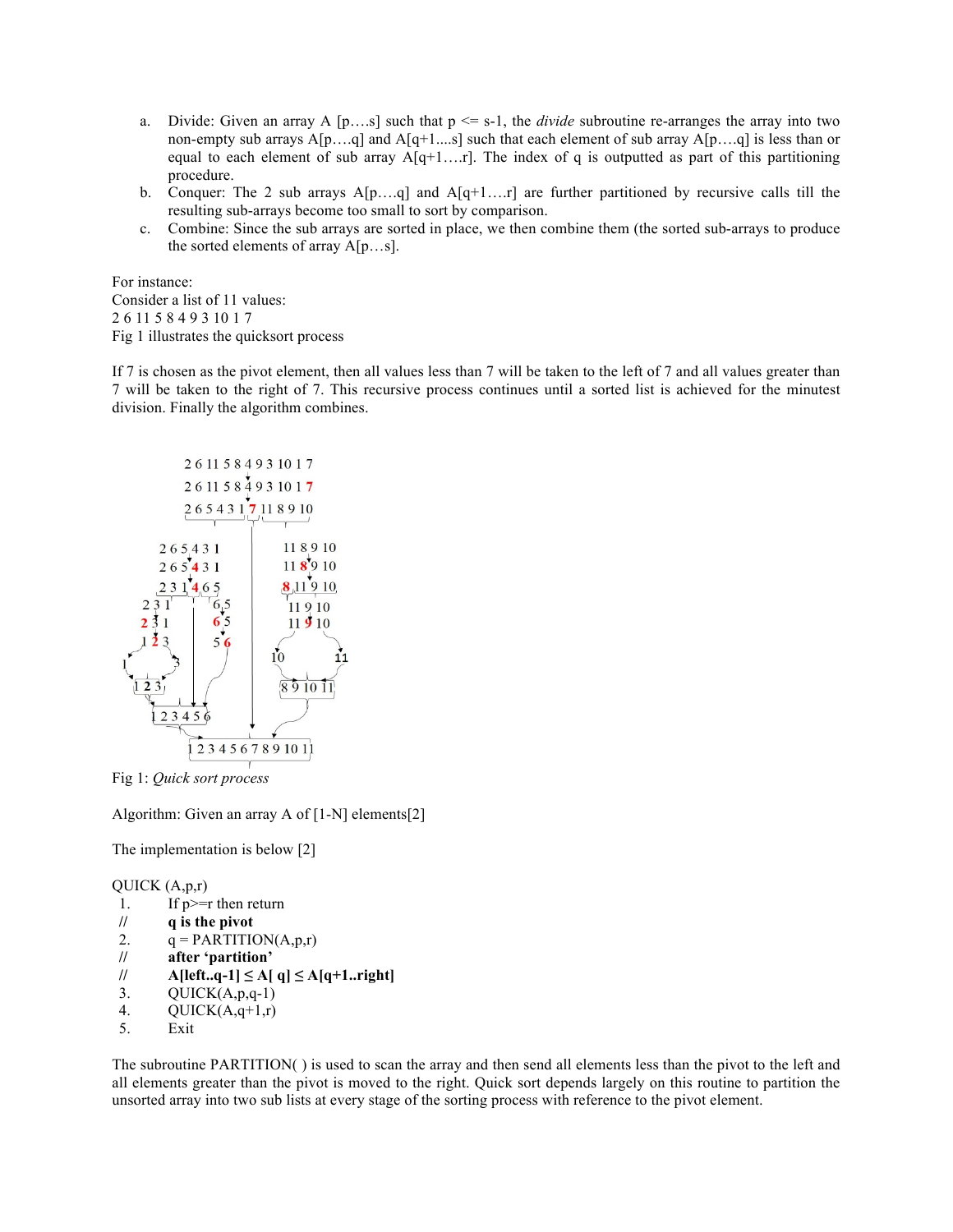It is defined as follows:

PARTITION  $(A, p, r)$ 1.  $X = A[r]$ 2.  $I = p - 1$ 3. For  $j = p$  to r-1 do i. If  $A[j] \leq x$  then ii.  $i = i+1$ iii. Exchange A[i] and A[j] iv. END IF 4. Exchange  $A[i+1]$  and  $A[r]$ 5. Return i+1

- 6. END FOR LOOP
- 7. Exit

#### **Quicksort Analysis**

To analyse quick sort algorithm, we shall assume that the pivot chosen divides the array into two sizes of k and n-k. The running time of quicksort depends on whether the partitioning is balanced or unbalanced,and this in turn depends on which elements are used for partitioning. If the partitioning is balanced, the algorithm runs asymptotically as fast as merge sort. If the partitioning is unbalanced, however, it can run asymptotically as slowly as insertion sort. [3]

# **Best Case**

The best case of quicksort occurs when the pivot chosen divides the array into two equal parts in every step. Thus we have  $k = n/2$  and  $n-k = n/2$  for the original array of size n.[4][3] The total runtime can be written as follows: T (n) =  $2T (n/2) + \alpha n$  …………... eqn. 1

Substituting n/2 for n in eqn.1  $= T (n/2) = 2(2T (n/4) + \alpha n/2) + \alpha n$  $= 2^2 T (n/4) + 2 \alpha n$  $= 2^{2}(2T (n/8) + \alpha n/4) + 2\alpha n$  $= 2^2 T (n/8) + 3 \alpha n$ = 2<sup>k</sup> T (n/2<sup>k</sup> ) + 3αk (continuing to the kth step)………..eqn.2

Observing the above equation, it can be noted that the recursion will continue until  $n = 2<sup>k</sup>$ . This is because when  $n =$  $2^{k}$ , n/ $2^{k}$  = 0. Therefore the recursion will continue until k = log n.

Hence, we substitute log n for k in eqn.2  $T(n) = nT(1) + \alpha n \log n$  $=O$  (n log n)

#### **Worst Case Analysis**

The worst case scenario occurs when the pivot chosen is the least element in the array. Thus we have  $k = 1$  and n-k  $= n - 1$ .

 $T(n) = T(1) + T(n-1) + \alpha n$  $= T (n-2) + T (1) + \alpha (n-1) + T (1) + \alpha n$  $= T (n-2) + 2T + \alpha n - \alpha + \alpha n$  $= T (n-2) + 2T + \alpha (n-1+n)$  $= T (n-3) + T (1) + \alpha (n-2) + 2T + \alpha (n-1+n)$  $= T (n-3) + 3T + (\alpha n - 2 \alpha + \alpha n - \alpha - \alpha n)$  $= T (n-3) + 3T + \alpha (n-2 + n -1 - n)$  $= T (n - 4) + T (1) + \alpha (n - 3) + 3T + \alpha (n - 2 + n - 1 - n)$  $= T (n-4) + 4T + (\alpha n - 3 \alpha + \alpha n - 2\alpha + \alpha n - \alpha - \alpha n)$  $= T (n - 4) + 4T + \alpha (n - 3 + n - 2 + n - 1 - n)$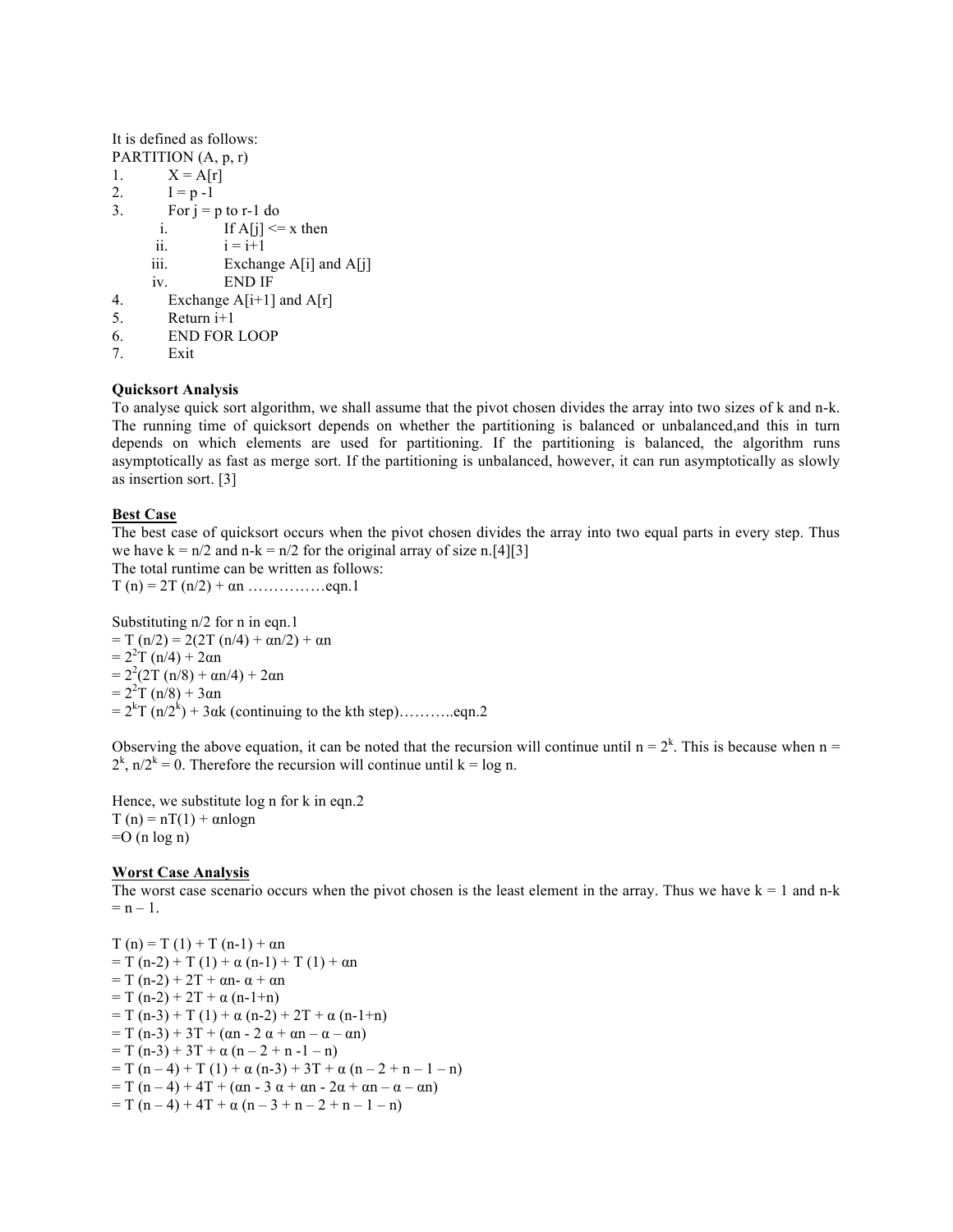$$
= T (n - i) + I T (1) + \alpha (n - i + 1 .... + n - 2 + n - 1 + n)
$$
  
=  $T(n - 1) + i T(1) + \alpha \left( \sum_{j=0}^{i-1} (n - j) \right)$ 

Observing the above recurrence, it will be noted that  $n - i$  will be less than one when  $i = n - 1$ , hence, we substitute  $n - 1$  for i in the above equation.

$$
T(1) + (n - 1) T(1) + \propto \left( \sum_{j=0}^{n-2} (n - j) \right)
$$
  
= nT (1) + n(n - 1)T(1) +  $\propto \left( \sum_{j=0}^{n-2} j \right)$   
But  $\sum_{j=0}^{n-2} j \sum_{j=1}^{n-2} j = (n - 2)(n - 1)/2$   
= nT (1) + n(n - 1) T (1) - (n - 2)(n - 1)/2  
= O (n<sup>2</sup>)

**Average Case Analysis**

$$
T(n) \leq \frac{2}{n} \sum_{i=1}^{n-1} (ai \log i + b) + dn
$$
  
\n
$$
\leq \frac{2}{n} \sum_{i=1}^{n-1} ai \log i + 2b + dn
$$
  
\n
$$
= \frac{2}{n} \left( \sum_{i=1}^{n/2} ai \log i + \sum_{i=n/2+1}^{n-1} (ai \log i) + 2b + dn \right)
$$
  
\n
$$
\leq \frac{2}{n} \left( \sum_{i=1}^{n/2} ai \log (n/2) + \sum_{i=n/2+1}^{n-1} (ai \log n) \right) + 2b + dn
$$
  
\n
$$
= \frac{2}{n} \left( \sum_{i=1}^{n-1} ai \log n - \sum_{i=1}^{n/2} ai \right) + 2b + dn
$$
  
\n
$$
= \frac{2}{n} \left( \sum_{i=1}^{n-1} ai \log n - \sum_{i=1}^{n/2} ai \right) + 2b + dn
$$
  
\n
$$
\leq a(n-1) \log n - \frac{n}{4} (a) + 2b + dn
$$
  
\n
$$
\leq a(n-1) \log n + b - \frac{n}{4} (a) + b + dn
$$
  
\n
$$
\leq an \log n + b \text{ for } a > 4(b+d)
$$
  
\n
$$
= 0 \text{ (nlogn)}
$$

#### *B. BUBBLE SORT*

Bubble sort algorithm is the simplest and most used of all the sorting algorithm. It is a comparison based algorithm whereby each element is compared with the next element and their position altered accordingly.

Bubble sort works by comparing every item in the list to the next item, and if the first item is larger than the second, then they are exchanged.

If we were to bubble sort the list below:

4 2 3 1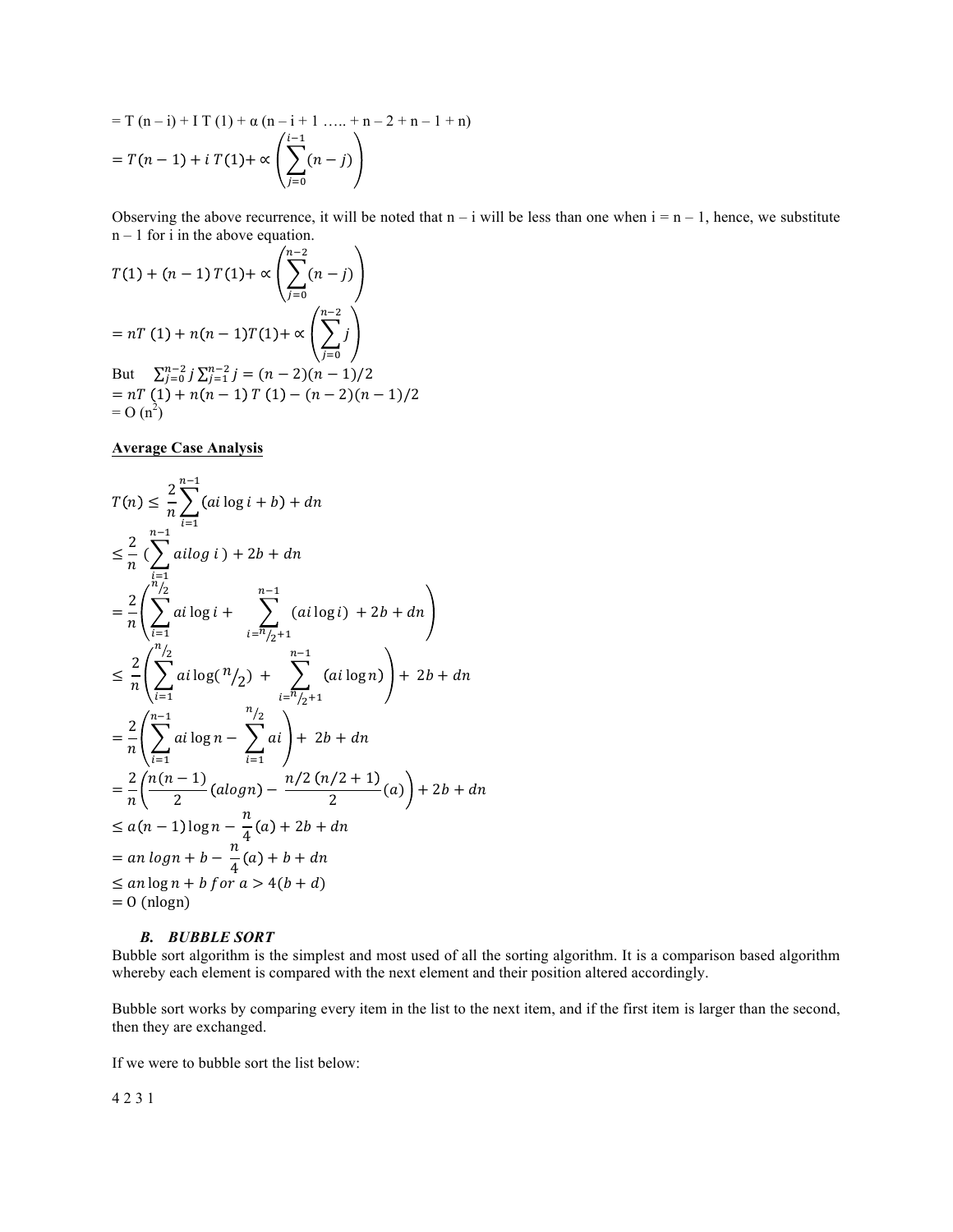**1st Iteration**  $4 \bigodot 2$   $3 \qquad 1$ **Step1:** Compare the first element with the second element, 2 is less than 4 and so an exchange occurs. 2  $4\sqrt{3}$ **Step 2:** The second element is then compared with the third element resulting in 3 being swapped with 4 since 4 is greater than 3. 2 3 4  $\sqrt{1}$ **Step 3:** The third element is then compared with the fourth element which results in the following order and concludes the first iteration through the list. 2 3 1 4 **2nd Iteration** 2 3 1 4 **Step 1:** 2 and 3 is compared but no swap occurs since 2 is less than 3. 2  $3\sqrt{1}$  4 **Step 2:** 3 and 1 is compared and swapped since 3 is greater than 1. 2 1 3 4 **Step 3:** 3 and 4 is compared and no swap occurs. The resulting list at the end of the second iteration is 2 1 3 4 **3rd Iteration**  $2$  1 3 4 **Step 1:** 2 and 1 is compared and a swap occurs since 2 is greater than 1.

1 2 3 4

At this point, all elements are in their correct position and the list is sorted.

The process continues until the smallest number bubbles to the front of the list and the largest number bubbles to the back of the list.

At the end of the sorting process, the final list will be 1 2 3 4

#### **The algorithmic implementation is below:**

Bubblesort (A: [1…n], iteration: increments on each call)

| Count |
|-------|
|       |
| n     |
| $n-1$ |
| $n-1$ |
| $n-1$ |
|       |
|       |
|       |

#### **Best Case Analysis**

The best case situation is when the array is already sorted, in which case line 4,5 and 7 will never be executed. The total runtime will therefore be:

 $T(n) = c1 + c2.n + c3. (n-1) + c6$  $T (n) = n. (c2 + c3) + c1 + c6 - c3$  $T(n) = O(n)$ 

#### **Worst Case Analysis**

The worst case scenario occurs when the first element is the maximum. In this case the total runtime will be:  $c1 + c2.n + (n-1)$ .  $(c3 + c4 + c5) + c6 + c7$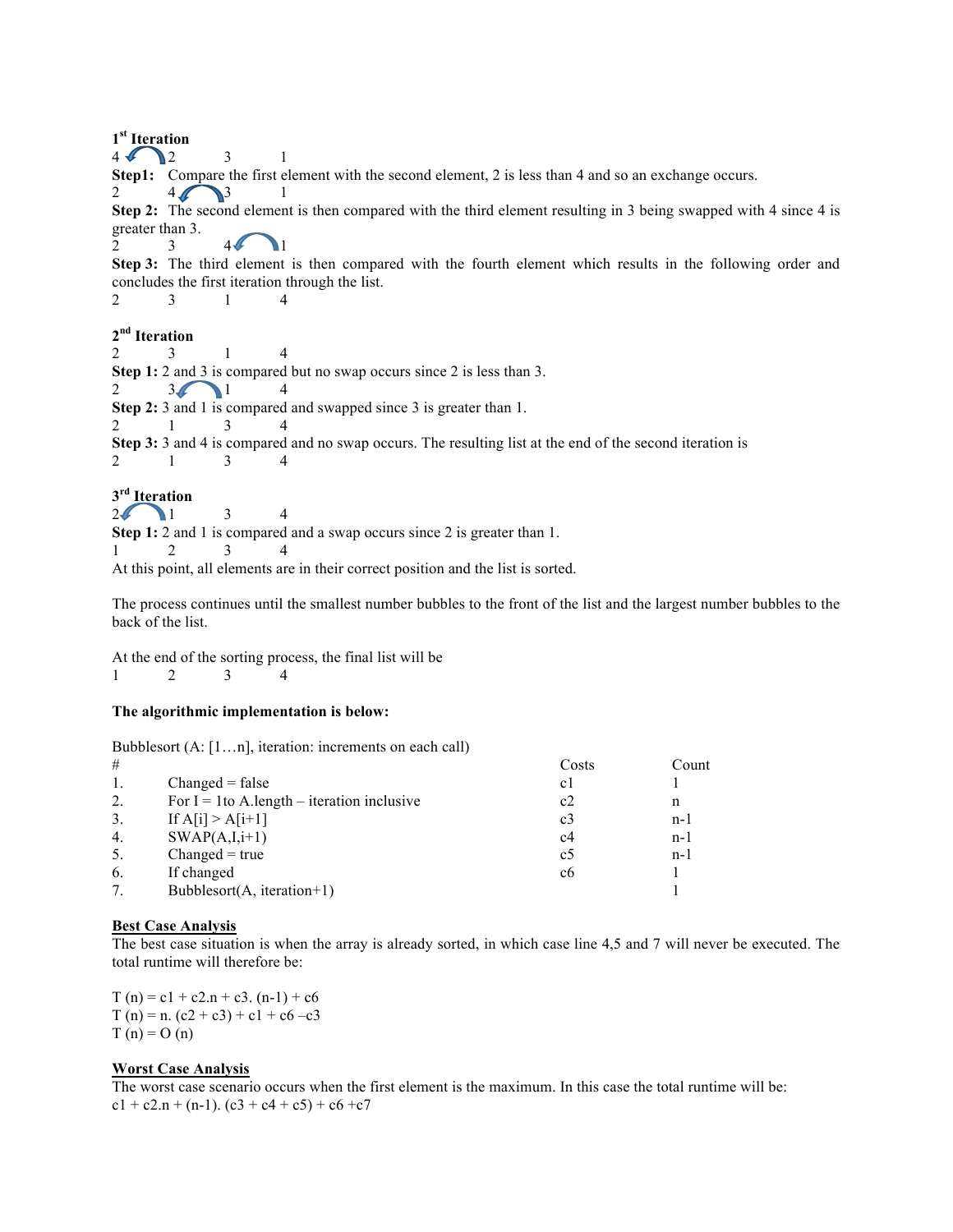But since the line 7 reiterates several times, the equation becomes

$$
c1 + c2 \cdot n + (n - 1) \cdot (c3 + c4 + c5) + c6 + \sum_{j=0}^{n} (n - 1)
$$
  
= n \cdot (c2 + c3 + c4 + c5) + c1 + c6 - (c3 + c4 + c5) + \sum\_{j=0}^{n} (n - i)  
= O (n<sup>2</sup>)

#### *C. RADIX SORT*

Radix sort is a non-comparative sorting algorithm that makes use of keys to sort list of values. Keys are usually integers and sometimes it may consider an alphabet as key for sorting strings. There are two classifications of radix sort: Least Significant Digit (LSD) and Most Significant Digit (MSD) radix sort. The LSD first sort proceeds from the least significant digit and moves from the right to left.

Consider a list  $L = \{489, 358, 145, 909, 690, 820, \text{ and } 527\}$ . The number of elements on the list  $n = 7$ , the number of digits  $l = 3$  and radix = 10. To sort using radix sort, the algorithm will require 10 bins and the sorting will be done in 3 passes, explanation is shown in Fig. 2 below.

Pass 1 820 690 145 | 527 | 358 | 909 489 0 1 2 3 4 5 6 7 8 9 Pass 2 909 | 820 527 145 358 489 690 0 1 2 3 4 5 6 7 8 9 Pass 3 145 | 358 | 489 | 527 | 690 | | 820 | 909 0 1 2 3 4 5 6 7 8 9 Fig. 2: *Explanation of Radix sort*

 $L = \{489, 358, 145, 909, 690, 820, 527\}$ 

At the end of the third pass, the sorted list is L= {145, 358, 489, 527, 690, 820, 909}

#### **Radix** Performance Analysis

The efficiency of radix sort is a somewhat difficult one to establish when compared to other algorithms. Theoretically, the average runtime complexity of radix sort is O (*d.n*), where *d* is the number of digits in each element and *n* is the number of elements. In practical, the efficiency of radix sort depends on the value of d.

# **3. EMPERICAL EXPERIMENTS AND RESULTS**

The algorithms were implemented over two programming paradigms namely, Procedural and Object Oriented Programming. C programming language was the preferred procedural language used, due to its standard library concept, large repertoire of operators and syntax but more importantly, its ready access to hardware when needed. Java was preferred as our Object Oriented Programming language due to its portability and large class library.

#### **The OOP Programming paradigm**

The three sorting algorithms were implemented using the java programing language. The java system.currentTimeMillis() function was used to time the sorting process during program execution. This function returns the current system time in milliseconds. The inbuilt java random number generating function was used to generate random number of integers with size varying from 1000 to 100000. The data collected was the running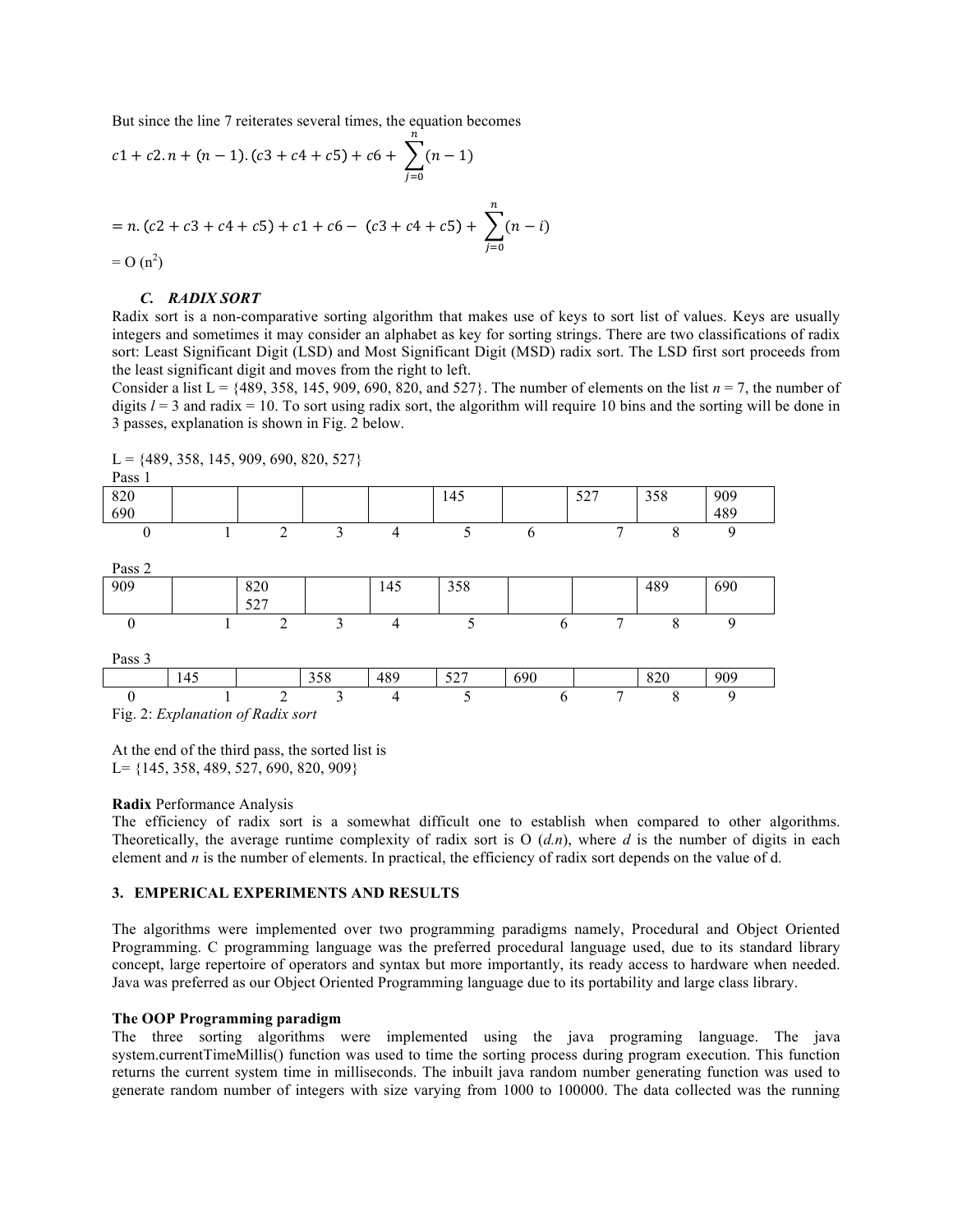time of each algorithm on the different size of input used. The test were carried out five times and the average was calculated. Results are shown in Tables and Figures below.

| Table 1: Average time taken to sort different list size using different sorting algorithms in java programming |  |  |  |  |  |  |  |
|----------------------------------------------------------------------------------------------------------------|--|--|--|--|--|--|--|
| language.                                                                                                      |  |  |  |  |  |  |  |

|                 | <b>Average Time Taken in milliseconds</b> |                   |                  |  |  |  |  |  |
|-----------------|-------------------------------------------|-------------------|------------------|--|--|--|--|--|
| No. of elements | Bubble Sort (Java)                        | Quick Sort (Java) | Radix Sort(Java) |  |  |  |  |  |
| 1000            | 22                                        | 0.8               | 0.8              |  |  |  |  |  |
| 5000            | 78.2                                      | 1.0               | 1.4              |  |  |  |  |  |
| 10000           | 262.6                                     | 1.6               | 3.6              |  |  |  |  |  |
| 20000           | 966.6                                     | 3.2               | 5.4              |  |  |  |  |  |
| 30000           | 2101.6                                    | 4.6               | 6.2              |  |  |  |  |  |
| 40000           | 3714.2                                    | 5.2               | 8.8              |  |  |  |  |  |
| 50000           | 5722                                      | 6.6               | 10.6             |  |  |  |  |  |
| 60000           | 8490.6                                    | 8.0               | 12               |  |  |  |  |  |
| 70000           | 11805.6                                   | 8.6               | 13.6             |  |  |  |  |  |
| 80000           | 15323.2                                   | 10.4              | 15.6             |  |  |  |  |  |
| 90000           | 18745                                     | 10.6              | 18.2             |  |  |  |  |  |
| 100000          | 23102.2                                   | 12.2              | 20.2             |  |  |  |  |  |



Fig 3: *Time taken to sort different list size using the different sorting algorithms in java programming language.*

|                 | <b>Average Time Taken in milliseconds</b> |                |                |  |  |  |  |  |
|-----------------|-------------------------------------------|----------------|----------------|--|--|--|--|--|
| No. of elements | Bubble $Sort(C)$                          | Quick Sort (C) | Radix Sort (C) |  |  |  |  |  |
| 1000            | 3                                         | $\Omega$       | $\theta$       |  |  |  |  |  |
| 5000            | 79                                        | 1              | 0.8            |  |  |  |  |  |
| 10000           | 369.6                                     | 2              |                |  |  |  |  |  |
| 20000           | 1561                                      | 3.8            | 3              |  |  |  |  |  |
| 30000           | 3607                                      | 5.2            | 4              |  |  |  |  |  |
| 40000           | 6497.4                                    | 7              | 5              |  |  |  |  |  |
| 50000           | 10210.2                                   | 9              | 6              |  |  |  |  |  |
| 60000           | 14739                                     | 10.6           | 7.2            |  |  |  |  |  |
| 70000           | 20176.4                                   | 12             | 8              |  |  |  |  |  |
| 80000           | 26364                                     | 14             | 9.2            |  |  |  |  |  |
| 90000           | 33538                                     | 16             | 11             |  |  |  |  |  |
| 100000          | 41535                                     | 17             | 12             |  |  |  |  |  |

Table 2: Time taken to sort different list size using the different sorting algorithms in C programming language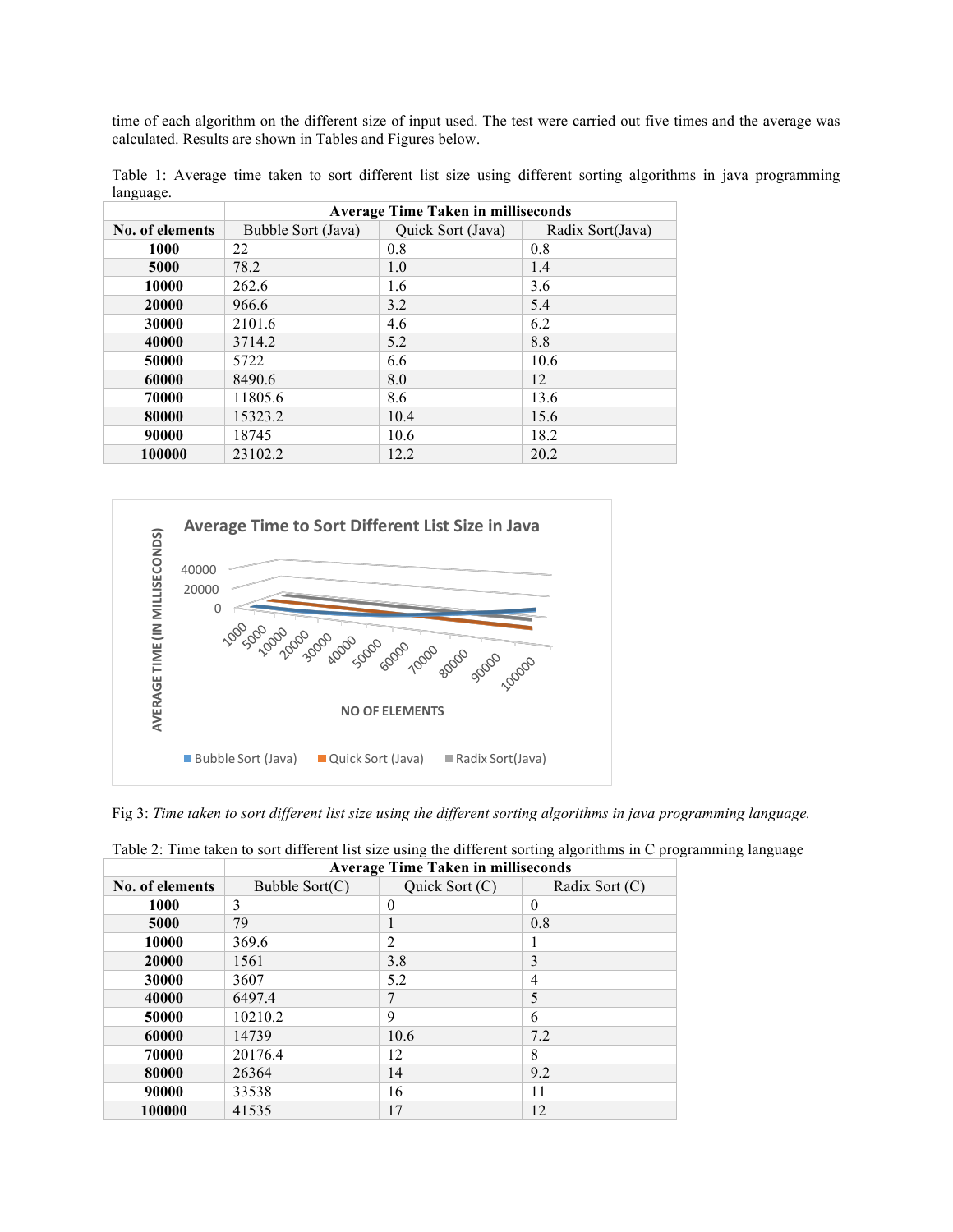

Fig 4: *Time taken to sort different list size using the different sorting algorithms in C programming language*

|          | <b>Average Time Taken in milliseconds</b> |                                 |        |                    |                |            |  |  |
|----------|-------------------------------------------|---------------------------------|--------|--------------------|----------------|------------|--|--|
| No. of   | <b>Bubble Sort</b>                        | Radix Sort<br><b>Ouick Sort</b> |        | <b>Bubble Sort</b> | Quick Sort     | Radix Sort |  |  |
| elements | (Java)                                    | (Java)                          | (Java) | (C)                | (C)            | (C)        |  |  |
| 1000     | 22                                        | 0.8                             | 0.8    | 3                  | $\mathbf{0}$   | $\theta$   |  |  |
| 5000     | 78.2                                      | 1.0                             | 1.4    | 79                 | $\mathbf{1}$   | 0.8        |  |  |
| 10000    | 262.6                                     | 1.6                             | 3.6    | 369.6              | $\overline{2}$ | 1          |  |  |
| 20000    | 966.6                                     | 3.2                             | 5.4    | 1561               | 3.8            | 3          |  |  |
| 30000    | 2101.6                                    | 4.6                             | 6.2    | 3607               | 5.2            | 4          |  |  |
| 40000    | 3714.2                                    | 5.2                             | 8.8    | 6497.4             | 7              | 5          |  |  |
| 50000    | 5722                                      | 6.6                             | 10.6   | 10210.2            | 9              | 6          |  |  |
| 60000    | 8490.6                                    | 8.0                             | 12     | 14739              | 10.6           | 7.2        |  |  |
| 70000    | 11805.6                                   | 8.6                             | 13.6   | 20176.4            | 12             | 8          |  |  |
| 80000    | 15323.2                                   | 10.4                            | 15.6   | 26364              | 14             | 9.2        |  |  |
| 90000    | 18745                                     | 10.6                            | 18.2   | 33538              | 16             | 11         |  |  |
| 100000   | 23102.2                                   | 12.2                            | 20.2   | 41535              | 17             | 12         |  |  |

| Table 2: Average time taken to sort different list size in both C and Java programming language. |  |  |  |
|--------------------------------------------------------------------------------------------------|--|--|--|
|--------------------------------------------------------------------------------------------------|--|--|--|